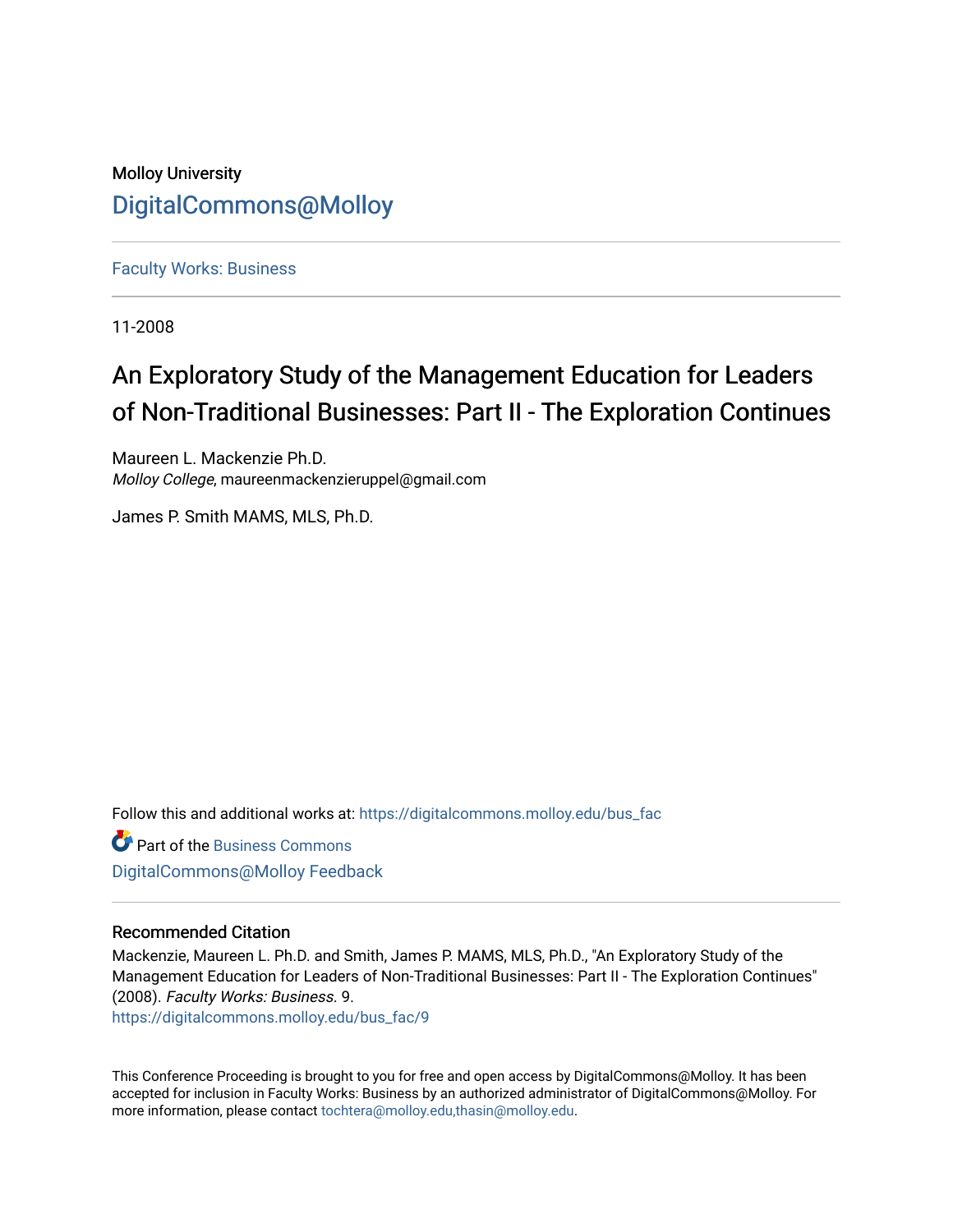## **An Exploratory Study of the Management Education For Leaders of Non-Traditional Businesses: Part II - The Exploration Continues**

*Maureen L. Mackenzie, MBA, PHR, Ph.D.* 

Townsend School of Business Dowling College Oakdale, New York 11769-1999 1-631-244-3245 *Mackenzm@dowling.edu*

*James P. Smith, MAMS, MLS, Ph.D.* 

Director of Library Services St. Francis College Library Brooklyn, New York, 11201 1-718-489-5306 *jsmith@stfranciscollege.edu*

#### **ABSTRACT**

Last year at the 2007 NBEA Conference in Central Connecticut, the first study in a series of studies was presented that focused on defining and understanding the process of educating individuals who hold manager positions in non-traditional businesses (Mackenzie and Smith 2007b). Briefly, examples of such non-traditional business managers, and the graduate degrees they hold, include: Library Directors (M.L.S), Pastors (M. Div), Primary and Secondary School Principals (Ed. D.), Museum Directors (M.F.A.), and Physicians (M.D.)

The 2007 study (Mackenzie and Smith 2007a) focused on directors of libraries throughout the United States and Canada. The study provided only preliminary results. Now, a year later, the authors possess additional data that will serve to further this research agenda. The results of this second research project further our ability to answer the question, where do librarians who assume positions in management receive their management training? The results of a survey inquiring into the academic training received by library directors are detailed. Among other findings, 55.1% of the library directors surveyed suggested that graduate library school did not properly prepare them to be library directors. This paper only briefly reviews the research findings from the prior stages as well as the current study.

#### **Keywords**

Management education, Library directors, non-traditional businesses.

#### **BACKGROUND**

The route to management for leaders of non-traditional businesses is fundamentally different from that taken by individuals who have sought an advanced degree in management with the intention of assuming management and leadership roles within *any* industry. The Master of Business Administration (MBA) degree is the terminal degree that prepares an individual to be a manager regardless of discipline. The pedagogical goal of faculty members who teach in an MBA degree program is to create an in-depth learning experience in order to prepare their students to navigate the complexity of any business environment.

The Library Director position is the prevalent managerial position within the library profession. Librarians work in a broad range of institutions and perform a broad range of functions; in the performance of these multitudinous functions there exists the role of management. Library directors deal with the same personnel decisions that more traditional managers must face. Library directors must be cognizant of various human resource related topics, such as sexual harassment, fair labor standards, equal employment opportunity provisions, and the like. As a part of their duties, library directors must appraise performance, motivate and manage change, as well as select and release individuals from the employment relationship (Mackenzie and Smith 2007a).

Though the larger concern here involves the education of managers of non-traditional businesses, the specific focus of this paper is on the academic preparation of individuals who choose to enter the information field as librarians and to assume director and other leadership positions.

#### **LITERATURE REVIEW**

A review of the recently published professional literature suggests that the library profession is not alone in its concern regarding a lack of management training in its master-level programs. Problems with Master of Fine Arts (MFA) programs, Master of Social Work (MSW) programs, and wildlife student programs, have all been topics of articles. All the authors share a common concern; that newly educated professionals lack adequate training in subject areas involving crucial management skills. (Nesoff 2007, Kroll 2007, Rhine 2007).

Though there is minimal literature on the specific development of successful library directors, there is a body of thought that suggests that library directors *are* traditional managers who require specialized skill development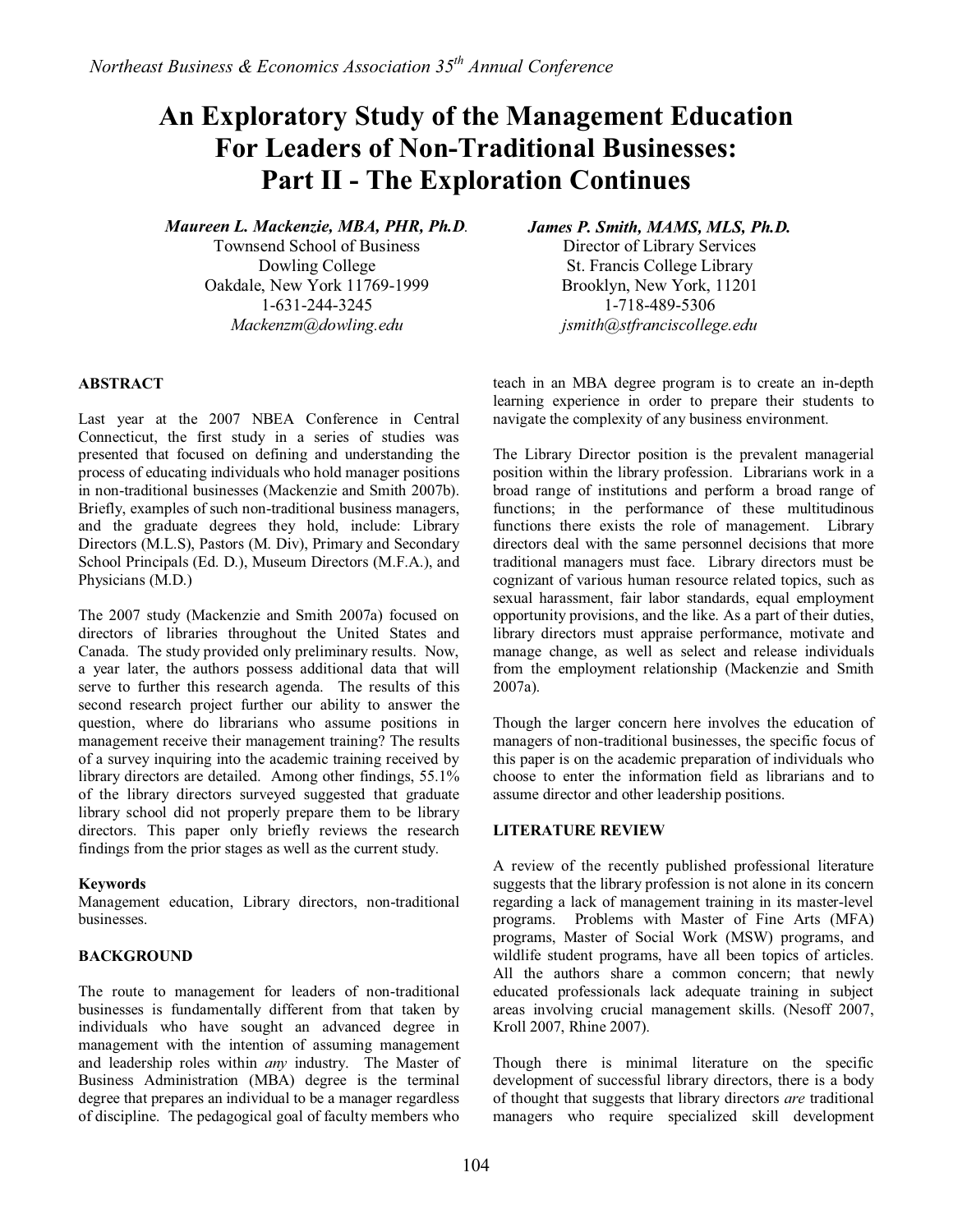(Giesecke 2001, Montgomery and Cook 2005, Weingand 2001). Similar is the viewpoint that the information field has been dissatisfied with the education emerging from library and information science programs (Koenig 2007).

#### **RESEARCH FRAMEWORK and PRIOR STUDIES**

The overall design of this study is exploratory in nature (Morse and Richards 2002, 27-28). The research design is iterative; the results from previous studies (Mackenzie and Smith 2007a) were used to inform the research focus of this study. Each stage of the study built upon and extended the results of the prior stage. For the benefit of the reader, and for the sake of clarity, insights from the first two stages of research will only be briefly reviewed at this time. For more in-depth detail, the reader is referred to Mackenzie and Smith (2007a).

In summary, the **stage one** results offered evidence that the library profession has not yet agreed upon the curriculum requirements for preparing future librarians for managerial positions. An analysis of 48 ALA-approved programs in the U.S. and Canada revealed that 43.8% of the ALA-accredited library school programs required *no* management courses; therefore, students must anticipate a career path into leadership and somehow construct a curriculum that will prepare them to assume a management position (Mackenzie and Smith 2007a).

In summary, **stage two** more closely examined the management-related curriculum and focused on the coursework level rather than at the program level (stage one). The stage two results suggested that there is a mismatch between what is proscribed for management curriculum in business school and what passes for management coursework in library school curriculum. It appears that library schools have made an effort to include in their curriculum topics such as marketing, public relations, the pursuit of outside funding, and management of external relationships. However, at the present time, a focus on the management of internal relationships with *employee* stakeholders appears to be a lost opportunity.

#### **STAGE THREE METHODOLOGY**

Within the past year the authors expanded the scope of this research to include practicing library directors. **Stage three** utilized an IRB approved questionnaire distributed to library directors. The questionnaire was designed to probe their experiences as practicing librarians who have assumed management positions. The authors used the personnel index of the 2007-2008 American Library Directory (McDonough 2007) to identify 100 percent of the ALAmember libraries and their directors in the United States and Canada. This directory formed the sampling frame for stage 3 (Salant and Dillman, 16). In calculating the sample size, the authors used a sample size calculator, found at http://survey.pearsonncs.com/sample-calc.htm (Survey Tool

Kit. 1995-2006). The appropriate sample size was determined to be 380.

Next, a random sample was drawn from the sampling frame. Using a random number generator, found at http://www.randomizer.org/form.htm (Urbaniak and Plous 1997-2007), 380 pages were selected from the personnel index of the ALA Directory. The first library listed on each of the randomly selected pages was selected for inclusion in the sample. The result was a truly random sample of libraries and their directors. Two sets of questionnaires were mailed to improve the response rate. 49 surveys deemed usable for the study. The final response rate for stage 3 was 12.9 percent.

The procedures and questionnaire used in this study were approved by the Dowling College Institute Review Board. The questionnaire included a cover letter advising subjects that the study was completely voluntary. The letter that the study was completely voluntary. explained that the research objective was to explore how the education gained in library school prepared an individual for a leadership position as a library director. The questionnaire included seven broad questions with multiple subsections. The questionnaire consisted of both closed and open-ended questions in order to draw out the experiences from the sample of library directors. Where appropriate, content analysis and open coding (Berg 1998) were used to analyze the answers provided in response to the open-ended questions. The results of data analysis are presented in the next section.

#### **RESULTS – STAGE 3**

#### **Survey Question: Did your library school curriculum include traditional management courses? What was the focus of the course(s)?**

Of the forty-one library directors who responded to this question, thirty-two (65.3%) reported that their library curriculum did include one or more traditional management course(s). 59.2% of the respondents answered the question regarding the focus of the management courses; only 1 director (2%) stated that the management course focused primarily on managing people.

Directors recalling that their courses solely focused on managing the collection accounted for 10.2%, and an additional 2% recalled the focus to be on external management factors (e.g., fundraising). Forty-seven percent of the directors indicated that the traditional management courses were combination courses covering a range of topics, such as managing the physical plant, managing patrons, managing the collection, and managing the employees.

**Survey Question: Did your library school education prepare you to manage a library? How did you gain the knowledge, skills and ability that you required?**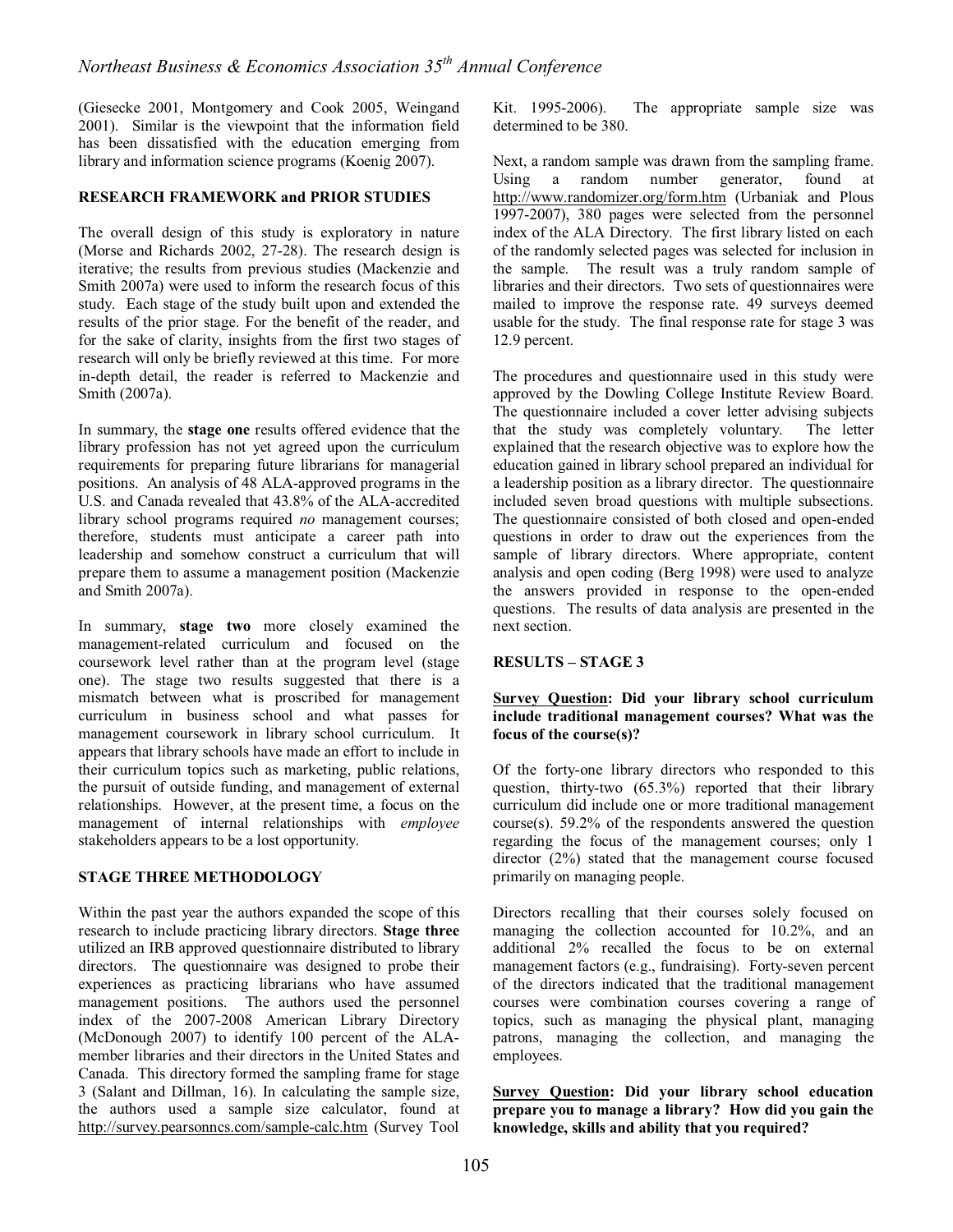The responses to this question revealed that only 6.1% of the practicing library directors answered with an unconditional "Yes." Most of the respondents (55.1%) replied "no," indicating that library school had not prepared them to manage a library. In addition, 20.4% of the respondents indicated that they had received an introductory education, or were partially prepared to be managers of libraries. An additional question asked whether the respondents gained their current knowledge, skill, and ability (KSA) to manage a library from library school. Only one respondent  $(2\%)$ replied "yes."

Forty-six of the (93.9%) library directors responded that they used one or more techniques beyond their library school education to gain the needed knowledge, skills, and ability (KSA) to manage a library. Only one director (2%) replied that library school had contributed to his ability to manage.

The responses to this open-ended question were condensed to reveal seven categories of skills or knowledge building techniques. The results are represented in table 1.

| What did you do to prepare<br>yourself to manage a library | Number of library directors responding that<br>they used this strategy to gain needed KSA | Percent of 46 responding<br>directors using this technique |
|------------------------------------------------------------|-------------------------------------------------------------------------------------------|------------------------------------------------------------|
| Self-taught                                                | 29                                                                                        | 59.2%                                                      |
| Attended conferences, seminars,                            | 19                                                                                        | 38.8%                                                      |
| and/or workshops                                           |                                                                                           |                                                            |
| Mentors provided direction and                             | 13                                                                                        | $26.5\%$                                                   |
| training                                                   |                                                                                           |                                                            |
| Additional coursework                                      |                                                                                           | $22.4\%$                                                   |
| Used experiences gained from other                         | Q                                                                                         | $18.4\%$                                                   |
| positions in other fields                                  |                                                                                           |                                                            |
| On-the-job-training after graduation                       | Ω                                                                                         | 18.4%                                                      |

#### **Table 1: Responses to Question about Management Preparation**

#### **Survey Question: In your opinion as a practicing library director, what areas should be offered or required in a library school program?**

Nearly 80% of the responding library directors shared details as to what should be offered to help prepare future library school graduates to successfully assume leadership roles. Using content analysis, the answers from thirty-nine respondents were condensed into seven categories. Those categories are indicated in Table 2:

#### **Table 2: Response to Question about Courses That Should be Offered**

| <b>Management related</b><br>coursework            | Number of library directors that suggested this<br>category of coursework be offered in the<br>graduate library program | Percent of 39 responding<br>library directors included<br>this topic |
|----------------------------------------------------|-------------------------------------------------------------------------------------------------------------------------|----------------------------------------------------------------------|
| Management                                         | 34                                                                                                                      | 87.2%                                                                |
| Marketing and public relations                     | 7                                                                                                                       | 43.6%                                                                |
| Accounting and finance                             | 17                                                                                                                      | $43.6\%$                                                             |
| Interpersonal skills                               |                                                                                                                         | 12.8%                                                                |
| Information technology and<br>information literacy |                                                                                                                         | $10.3\%$                                                             |
| Collection management                              |                                                                                                                         | $7.7\%$                                                              |
| Grant writing                                      |                                                                                                                         | $5.1\%$                                                              |

The library directors also expressed a desire for increased preparation in areas such as accounting, finance, budgeting and marketing. "How to manage a budget," "strategic and long range planning," understanding "how libraries are funded," were among the comments provided by the directors. Directors' comments related to improving interpersonal skills and relationship skills were explicitly expressed. Topics such as conflict resolution, managing difficult staff members, coaching skills, and public speaking, were all mentioned as desirable skills for managers of libraries.

#### **ANALYSIS**

Several key factors were revealed by comparing the library directors who graduated prior to 1983 to those who